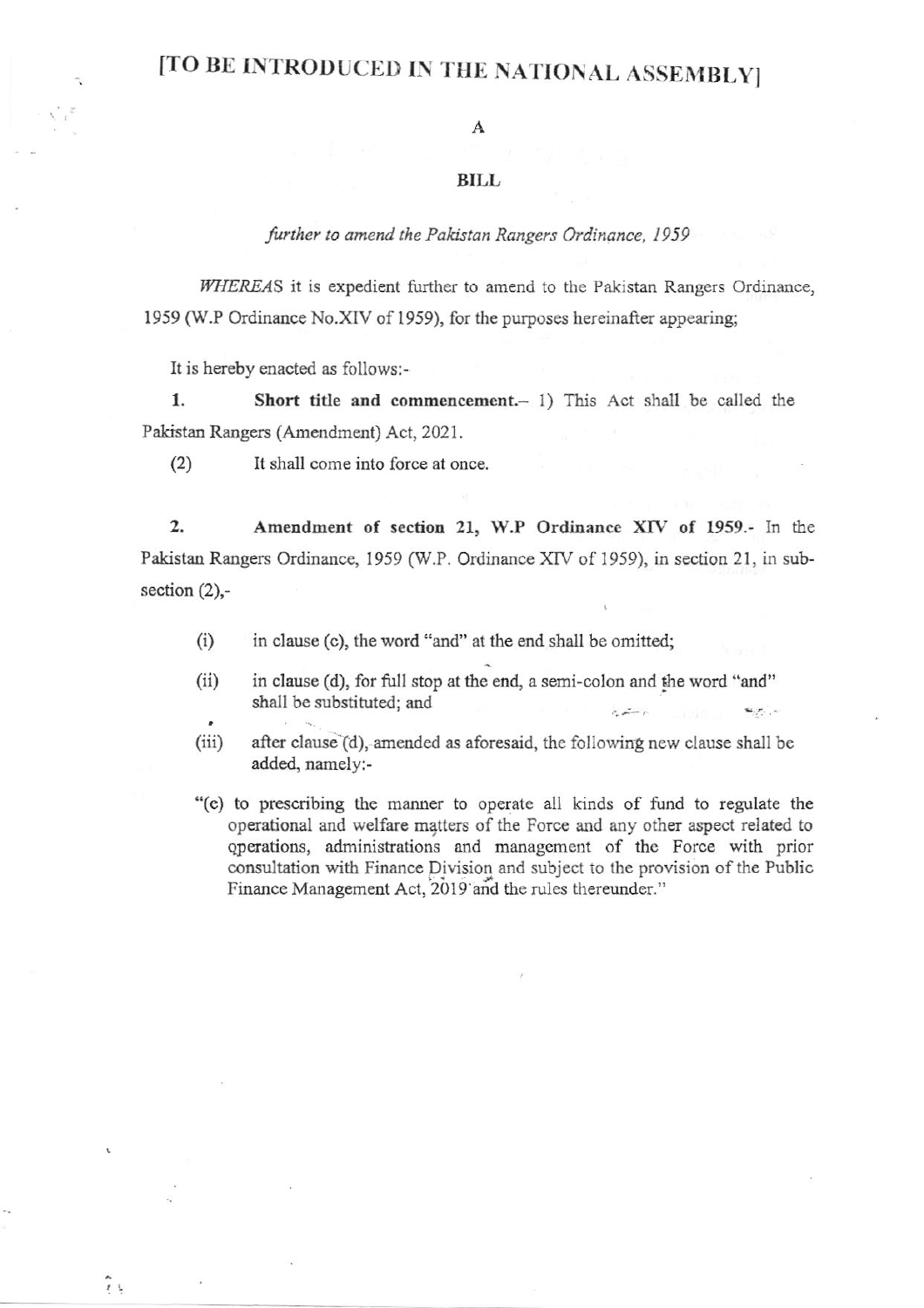#### STATEMENT OF OBJECTS AND REASONS

The Rules for Operating Regimental Fund for Welfare of Pakistan Rangers troops have been prepared in line with the directions of Public Accounts Committee, to evolve a standard and transparent system to incur expenditures under this Fund.

2. However, before making these rules operational, certain enabling clauses are required to be incorporated in the Pakistan Rangers Ordinance, 1959 (West Pakistan Ordinance XIV of 1959) to confer the powers upon the Federal Government to make the rules to operate the Regimental Fund for welfare of Pakistan Rangers troops. Accordingly, the enabling amendments in the Pakistan Rangers Ordinance, 1959 (West Pakistan Ordinance XIV of 1959) are being introduced to make the Rules for operating the Regimental Fund for welfare of the force and to comply with the Public Finance Management Act, 2019 (amended upto 30<sup>th</sup> June, 2020).

3. Therefore, the bill in consultation with Ministry of Law  $&$  Justice is hereby submitted to amend the Pakistan Rangers Ordinance, 1959 (West Pakistan Ordinance XIV of 1959) [The Pakistan Rangers (Amendment) Bill, 2021] to regularize the maintenance and operation of Regimental Fund of the Force.  $\frac{1}{2}$ 

> (Sheikh Rashid Ahmed) Minister for Interior

.  $t_{T}^{\prime}$ 

I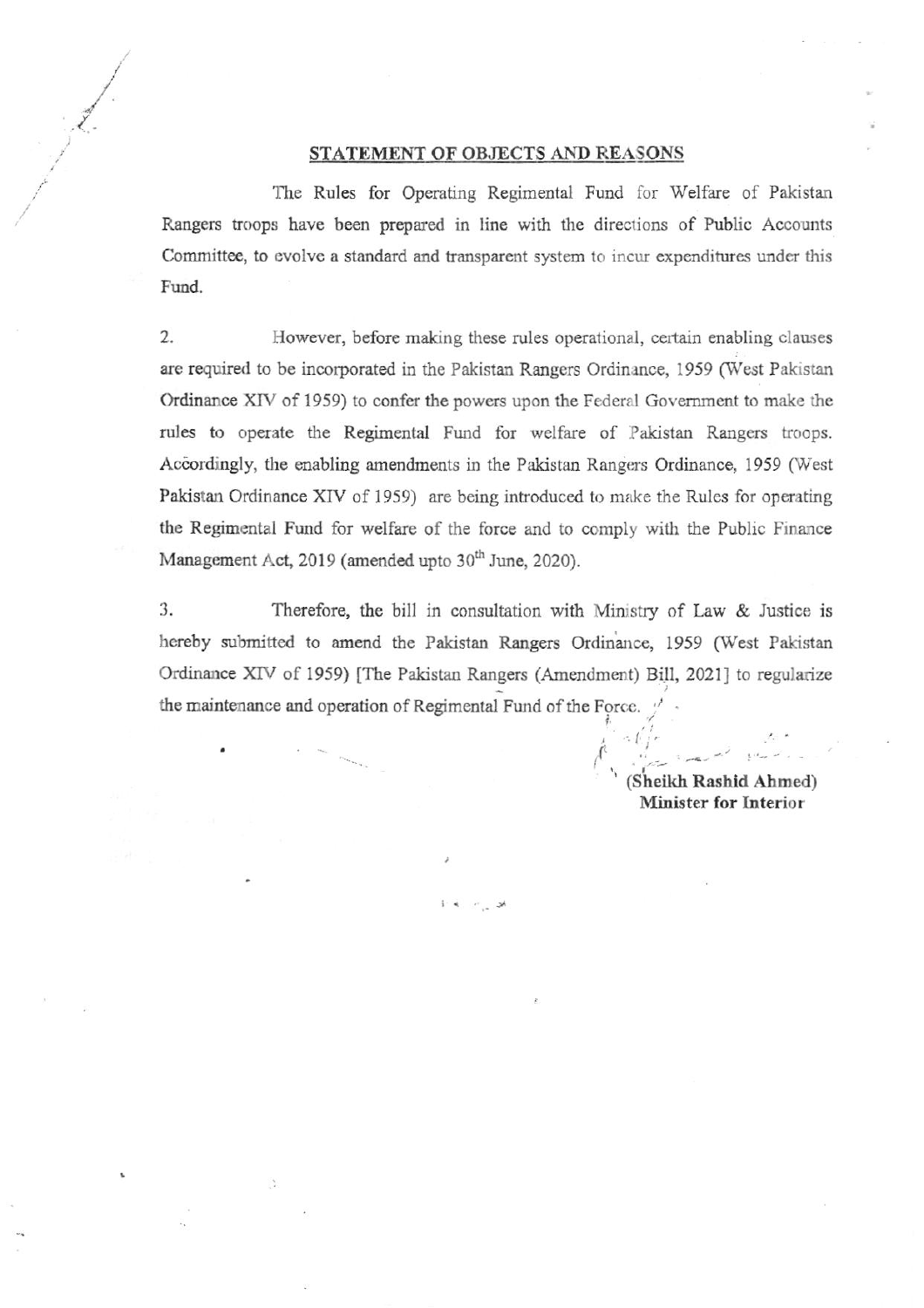[ قومی <sub>ا</sub>سمبلی میں پیش کرنے کے لئے ]

پاکستان رینجرزآ رڈیننس،۱۹۵۹ءمیں مزيدتر ميم كرنے كابل

ہرگا ہ کہ بیقرین مصلحت ہے کہ پاکستان رینجرز آرڈیننس، ۱۹۵۹ء( مغربی پاکستان آرڈیننس نمبر۱۴ مجربہ ۱۹۵۹ء) میں بعدازیں ظاہرہونے والی اغراض کے لئے ، مزید زمیم کی جائے؛

بذريعه مذاحسب ذيل قانون دشع كياجا تاہے:۔

مختصر عنوان اورآغازنغافی به (۱) میلیک پاکستان ریجرز (ترمیمی) ایک ۲۰۲۰ و کے نام ات سے موسوم گا۔

(۲) په في الفورنافذ العمل ہوگا۔

9۵۹اء(مغربی پاتمتانآر ڈیننس۱۴ مجربہ۱۹۵۹) میں،دفعہ ۲۱ میں،زیلی دفعہ(۲) میں،۔ (اول) شق (ج) مين آخر يرلفظ' اور'' كوحذف كردياجاتكا)؛ (دوم) شق( د ) میں آخر پرختمہ ،وقفہاورلفظ''ادر''سے تبدیل کردیاجائے گا؛اور (سوم) مذكورہ بالا طور پر ترميم كردہ، شق (ر) كے بعد، حسب ذيل نئى شق كا اضافہ كر ديا حائے گا، یعنی:۔ سریہ میں 

پہلوکومنضبط کرنے کے لئے خزانہ ڈویژن کی پیشگی مشاورت سے اور یپلک فنانس مینجنٹ ا یکٹ، ۲۰۱۹ءکے احکام ادراس کےتخت قواعد کے تابع تمام اقسام کے فنڈ کو بروپے کار لانے کے لئے طریقہ کارمقرر کرنا۔''

 $\tilde{r}$